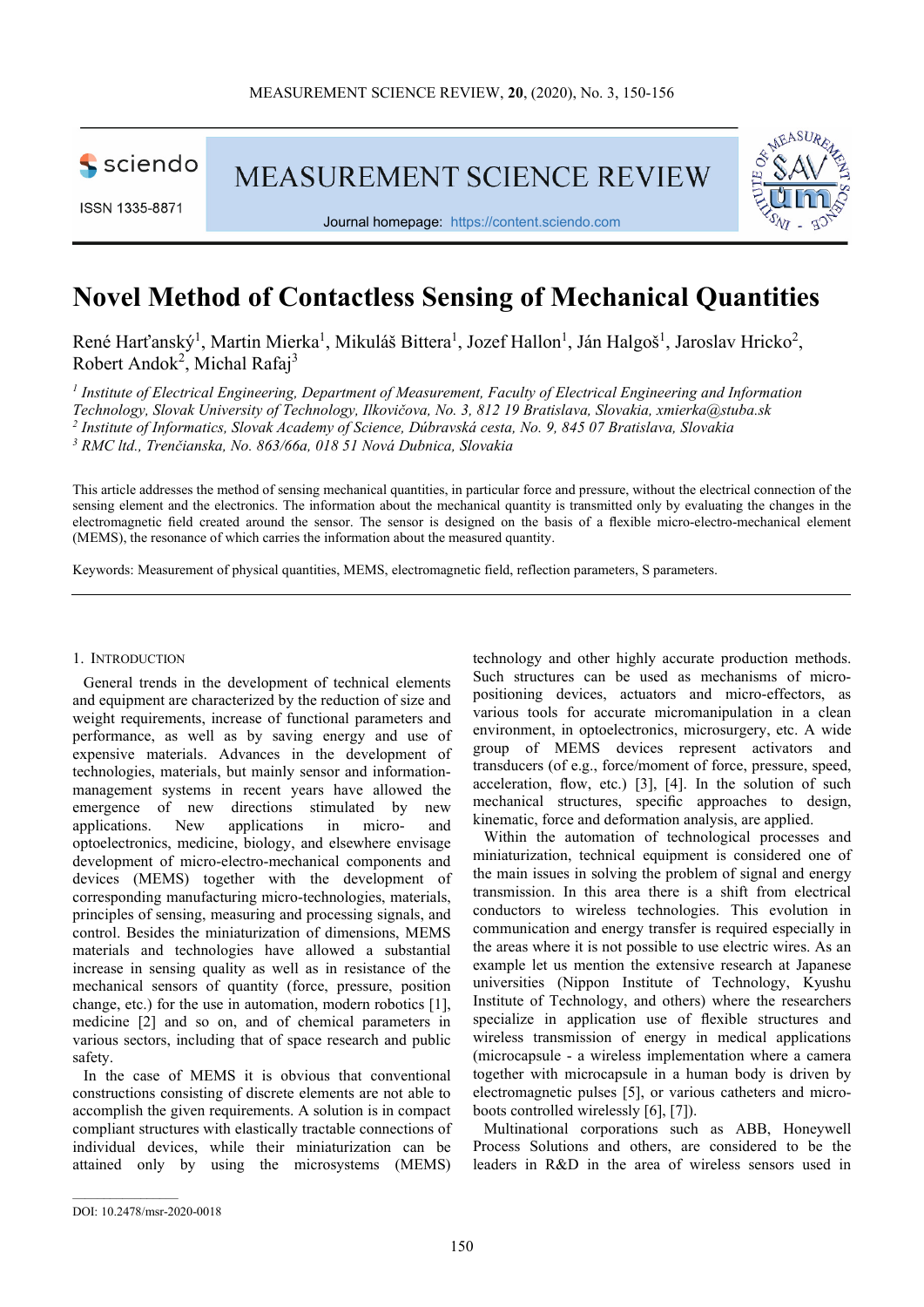industry. From the global market development reports a stable growth is expected (more than 20 % until 2021) as industry replaces cable sensors with their wireless equivalents because it enables industrial areas to achieve better expense and energy efficiency.

In the H 2020 program, over 200 projects are solved that fall within the sensors problematics (or their direct use). Some of these projects focus mainly on contactless/wireless transmission of energy, especially when using IoT devices. Another problem solved within these European projects are different sensor networks and wireless communication in medicine (surgical implants), respectively. Continuous trend to focus on micro-mechatronic systems confirms an intense research at many leading universities as well as research institutes in the world (in Europe being supported explicitly in the specified direction).

## 2. SUBJECT & METHODS

The basic idea of contactless sensing of a physical quantity is in using the MEMS in the form of a converter of acting mechanical force, pressure, etc., to such a quantity or process that will affect the properties of the surrounding electromagnetic field (EMF). Ultimately, a change in EMF parameters will carry the information about the acting mechanical quantity. The method described below does not use the known RF MEMS or RFID principles, thus in this chapter we will try to get closer to the physical principles of measurement and transmission of information.

#### *2.1. Mutual impedance of parallel wires*

In the theory of antennas, a mutual task of the influence of wiring structures that are in their immediate proximity is often mentioned. For the generation of EMF by using these structures, the case when they exhibit the same or very close dimensions is of particular interest. However, the authors in [10] began to investigate the structures significantly differing in their size. The investigated model can be seen in Fig.1. The wire - radiator had its length  $l_1 = 0.462$  m and diameter  $a = 1.8$  mm. In a distance of 0.780 m another wire was placed with its length varying (while the diameter remained constant - 1.8 mm).

In [10] the real part of the input impedance of the radiator was examined in dependence to frequency. Three model situations were created: without "metallic wire", with "metallic wire" of  $l_2$  = 0.51 m, and with "metallic wire" of  $l_2$  = 0.61 m, respectively. The result of numerical simulation is shown in Fig.2.

We may see that the input impedance of the radiator is determined not only by the existence of the "metallic wire" in its immediate vicinity but also by its length. It means that from the frequency dependence of the radiator's input impedance we can calculate the length of the neighboring conductive objects. This effect can be used for measuring the length or distance. However, as we cannot prevent that in the EMF (excited by a radiator) there is only one wire or conductive object present, the neighboring surroundings can, to a significant extent, influence the accuracy of the measurement as well as its realization.



Fig.1. Design of the two wires.



Fig.2. Real part of the radiator input impedance.

*2.2. Mutual impedance of the radiator and the resonance circuit* 

In [11] the radiator was replaced by a stripline, Fig.3. The EMF is concentrated into the area between two plates by which its dispersion into the neighborhood is minimized. At the same time the curve overshoot will be increased, as shown in Fig.2. The use of a stripline will thus allow using a rather simple electronic device for data collection and evaluation.

The mechanism of influencing the input impedance of the radiator through a nearby metallic wire consists of the drainage and return of electrical energy from the EMF [11]. This phenomenon is most observable at frequencies which are close to the resonant frequency of the metallic wire. Hence came the idea of replacing the metallic wire with a parallel resonance circuit (PRC).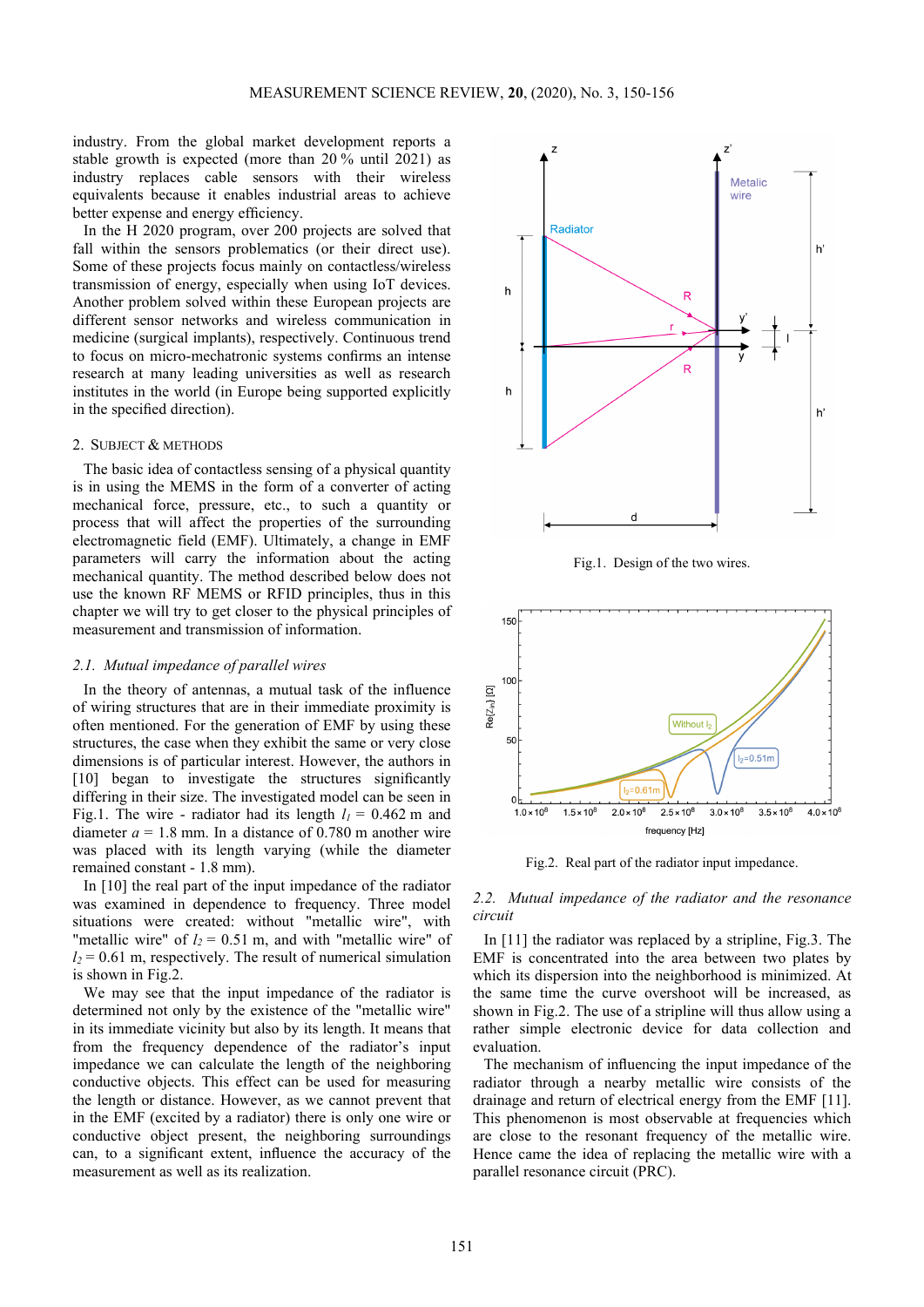If the PRC is a part of the sensor of a mechanical quantity, while its dimensions vary by changing the effect of this quantity, then the resonant frequency of the PRC will carry information about this quantity.



Fig.3. Stripline as a radiator of the EMF.

### *2.3. Sensor of physical quantity*

In general, the elastic deformation of a material is the key condition of many force transducers. They depend on the relationship between the acting load **F**, deflections **u** (displacements and rotations), and shape of the deformable part, as well as material properties expressed by the compliance **C** or stiffness **K**, respectively:

$$
\mathbf{u} = \mathbf{C}\mathbf{F} \to \mathbf{F} = \mathbf{K}\mathbf{u} \tag{1}
$$

For the proposed novel method of sensing mechanical quantities, the specific requirements are imposed for the design of the force sensor's mechanical part. The functional requirements are similar to common sensors (accuracy in a specific frequency range, compactness, etc.) but especially as a consequence of the PRC integration to the mechanical part, the selected plates should move strongly in parallel (these should represent the capacitor plates). The additional design requirements could be connected with the production technology.

The most well-known shape of the sensor's deformation part is the load cells [13] where the simplest shape is a flexible beam with which it is possible to design multicomponent force sensors [14]. In the design of a suitable flexible body of the sensor it was expected that the general shape of the load cell (Fig.4.a) could be used. Unfortunately, the numerical simulations have shown that the deformation of the moving plate is present and could not be neglected. With the length of the moving plate of  $a_1 = 20$  mm, its deformation is up to  $160 \mu m$  (see Fig.4., dependence for the Load cell A). As a result, new shapes of sensor deformable parts have to be designed where the observed deformation is 140 µm for design B and only 85 µm for design C (see Fig.4., Load cell B, for the length of  $a_2 = 30$  mm, Load cell C, for the length of  $a_3 = 40$  mm).

After the shape optimization of the proposed deformable part of the sensor, the careful stiffness analysis should be carried out. For the purposes of stiffness modelling, it is assumed that all arisen deformations (deflections) are within the validity of Hook's law. The stiffness of the proposed device is calculated based on the formula for the parallel configuration of the elastic elements [8]:

$$
\mathbf{K} = \sum_{n} {}^{i} \mathbf{T}_{j} \mathbf{K}_{i} \left( {}^{i} \mathbf{T}_{j} \right)^{T}
$$
 (2)

where  ${}^{i}$ **T**<sub>*j*</sub> is transformation matrix between local coordinate systems. The symmetry of the proposed device enables us to calculate only the compliance/stiffness of one curved beam (flexure). Then the results are multiplied by two and applied to the observed point where the external load is present. The curved beam compliance/stiffness matrix is expressed by using Castigliano's theorem where the partial derivatives of the strain energy *U* are calculated as follows:

$$
U = \frac{1}{2E} \int_{0}^{\pi} \left( \frac{F_x(\phi)^2}{A_k} + \frac{F_y(\phi)^2}{A_k} + \frac{M_z(\phi)^2}{I_{zk}} \right) d\phi
$$
 (3)

where  $A_k$  and  $I_{zk}$  are the area of cross-section and the second moment of the area, respectively. *E* is Young's modulus of elasticity and  $\phi$  is the angle/variable of the function described by the radius of the curved beam. For careful calculations it is necessary to take into account that *Ak* and  $I_{zk}$  are functions dependent on the angle  $\phi$ . Then, the deflection vector **u** is calculated as

$$
\mathbf{u} = \frac{\partial U}{\partial \mathbf{F}(\phi)}\tag{4}
$$

After adjusting the results from equation (4) to the form of equation (1), we get the compliance/stiffness matrix of the curved beam that is used in other analyses (full stiffness calculation according to (3), Eigen values, frequency analysis, etc.).

The laboratory physical model of the sensor body has been fabricated by 3D printing technology. The polyamide with Young's modulus 580 MPa and yield strength 28 MPa was used. As a consequence, nylon is a hygroscopic material, its material properties degrade in time (the strength and stiffness decrease in dependence on the amount of absorbed moisture) and the produced laboratory samples have the desired performance characteristics for a specific short time of a few weeks/months. While decreasing stiffness has a direct impact on the measuring range, nevertheless it is expected that the material of the industrial sensor body will be ceramic or plastic where the influence of the environment has zero effect (e.g., intrinsic silicon). The dimensions of the laboratory model are: width 50 mm, height 11 mm, thickness 5 mm, respectively. As shown in Fig.5., the dependence between an acting load and output displacement is nearly linear. To minimize the sources of measurement errors (e.g., the weight and torque of signal wires transmitting information from the body to the evaluation device) a new method for measuring mechanical quantity has to be invented.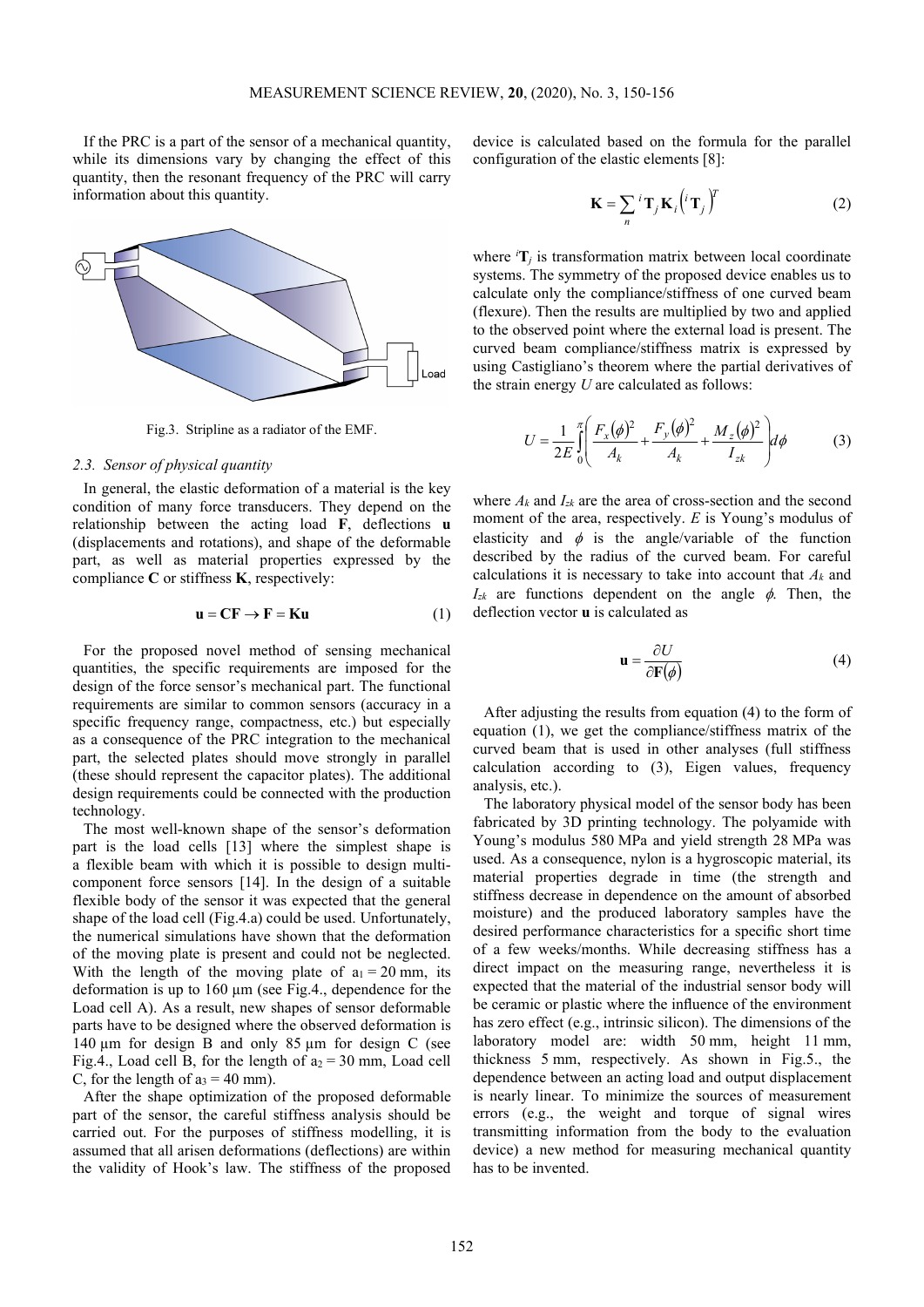

Fig.4. Analyzed shapes of the load cells (top); deformation of the moving plate (down).



Fig.5. Output characteristic of the proposed sensor body.

### 3. REALIZATION OF THE DEVICE FOR CONTACTLESS SENSING OF MECHANICAL QUANTITIES

Based on the principle of the transfer of information and the principle of the transfer of a mechanical quantity to electrical, which have been mentioned in the previous chapters, a block diagram was proposed [12] using the principle described in Fig.6.

In the voltage-controlled oscillator (VCO) a highfrequency voltage is generated which passes directly through the directional coupler onto the radiator terminals. It could be a stripline or a TEMCell [17] (in Fig.7. the TEMCell is shown). The radiator will generate an electromagnetic field. In the electromagnetic field a mechanical unit (Convertor) with a parallel resonant circuit (PRC) is placed. Due to the mechanical quantity acting to this mechanical unit with the PRC also the distance of the capacitor plates will be changed (see Fig.8.), which causes the change of its capacity and thus change of the resonant frequency of the PRC. The resonant circuit will affect the electromagnetic field created by the radiator. The most significant influence occurs at frequencies close to the resonant frequency of the resonant circuit, causing exhausting of energy of the EMF and its subsequent return (reflection) [15]. The returning wave advances back to the radiator and from there, in the form of a high-frequency voltage it passes through a directional coupler into the control electronics. By comparing the reflected wave and the control voltage VCO, the control electronics calculates the resonant frequency of the PRC, and by that also the value of the non-electrical physical quantity affecting the mechanical component.



Fig.6. Flow chart of the sensor.

The microcomputer can measure the frequency of the reflected wave from the transfer characteristic of the VCO, or it can be measured directly by means of sum of transitions of the transmitted signal with zero value for a unit of time. Each method has their advantages and disadvantages. Due to minimization of the influence of the nonlinear transfer characteristic of the VCO on the accuracy of measurement, the second possibility has been used in our case.



Fig.7. Realization of a one-component sensor of force.

The block diagram of the force sensor provided the basis for the fabrication of the hardware. So far only a laboratory version of the electronic accessory of the MEMS sensor of force has been constructed. The base of it is comprised of the commercially available and sufficiently powerful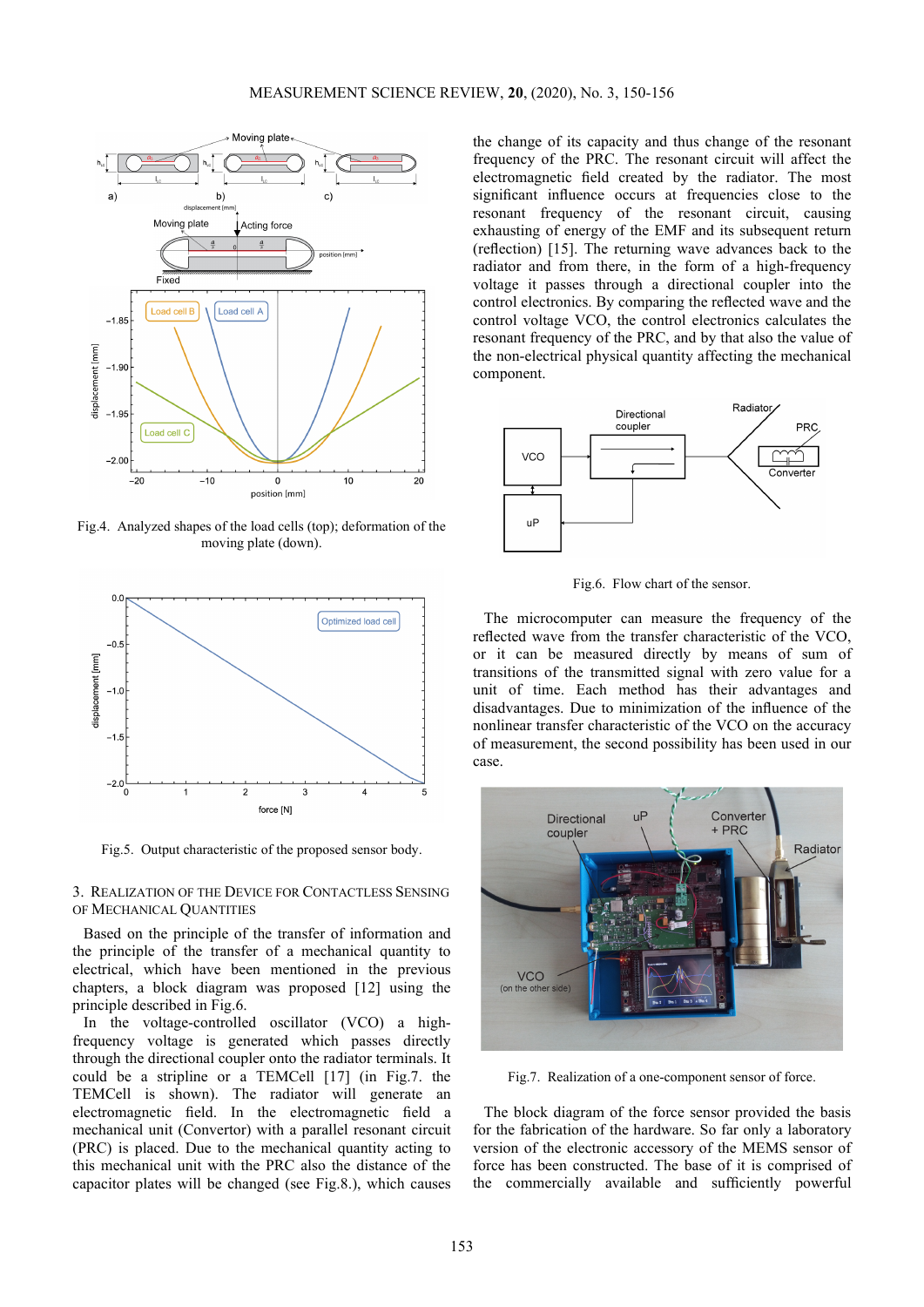TM4C129X microcomputer development kit (represented as uP in Fig.6.). To this kit a printed circuit board was fabricated which contained a voltage controlled oscillator with transformer directional coupler and several highfrequency detectors (for optimum performance tuning). This device supplies the TEMCell, and at the same time it scans the reflected wave and evaluates the frequency of the reflected wave down to units of hertz. The device in its operational state is shown in Fig.7. as it measures the reflected wave from the unloaded elastic element with frequency around 140 MHz.

After loading of the flexible element the capacity of the capacitor (5) will increase and the displayed frequency will drop (9). The principle and the block diagram have been used in the industrial design [12].

This electronic equipment makes it possible to scan the reflected wave from the elastic element in a wide frequency range that is largely due to properties of the voltage controlled generator and the ability of the microcomputer to measure the maximum frequency. This setup permits to measure the transfer characteristic of the elastic element fabricated from various elastic materials with dimensions in the order of centimeters. At the same time it allows calibration and adjustment. Due to the fact that the frequency of the reflected wave is measured with accuracy of several hertz, loss of information about the measured quantity does not occur (physical quantity of time or, in this case of frequency, is measurable more accurately comparing to the quantity of weight or force, respectively). Moreover, as the elastic element is fixed onto a hard (steady) bearing and the signal carrying information about the physical quantity is transferred wirelessly, the influence of the environment to the accuracy of the measurement of the physical quantity is minimized.

#### 4. RESULTS

Based on chapter 2.3., an elastic element was printed from polyamide (PA) material PA6/66 using a 3D printer. Compact compliant mechanical body (CCMB) shape is shown in Fig.8. and its dimensions are displayed in Table 1. From individual dimensions of the CCMB we may determine the starting values both for the capacitor and the inductor. The sensor in Fig.7. scans the reflected wave and measures/calculates its frequency which depends on the PRC being part of the CCMB and thus forming the MEMS. Specifically, this frequency depends on the elements which form the PRC, that is on the coil *L* and the capacitor *C*. With respect to Fig.8. and Table 1., the capacity of the capacitor will be

$$
C = \varepsilon_0 \varepsilon_r \frac{S}{d} = 8.86 \cdot 10^{-12} \frac{0.037 \cdot 0.0056}{0.00175 - kF} [F]
$$
 (5)

where F is the acting force and k is the corresponding stiffness constant of the CCMB. For the inductance of an oval coil a rather complicated equation is in force that depends again on the dimensions of the CCMB. However, first we have to calculate the MEMS area

$$
S_L = \pi \frac{h_{LC}}{2} \frac{l_{LC} - a_{LC}}{2} + a_{LC} h_{LC}
$$
  
=  $\pi \frac{10.5}{2} \frac{52.0 - 37.0}{2} + 37.0 \cdot 10.5 = 512.2 \text{ [mm}^2 \text{]}$  (6)

And based on [16] we will obtain

$$
L = \frac{13 \cdot 10^{-6} N_L^2 S_L}{w_{LC}} 10^6 = \frac{13 \cdot 3^2 \cdot 512.2}{37} = 1070 \left[ nH \right] \tag{7}
$$

While the shape of a MEMS changes by acting force F, the coil slightly ( $\approx$  ‰) changes its inductance what is also included into that calculation. Experimentally it has been found that

$$
L = 1070 \cdot 10^{-9} - 1.566 \cdot 10^{-9} \cdot F[H]
$$
 (8)

Then the resonance frequency of a parallel resonance circuit placed at the surface of a CCMB will be

$$
f = \frac{1}{2\pi} \frac{1}{\sqrt{L \cdot C}}\tag{9}
$$

Taking into consideration the character of equations (9) and (5) we may expect a non-linear transfer characteristic of a one-component force. This can be verified by using a decoding microcomputer with the help of which we can make a conversion table which will consist of calibrating constants for individual points of the incident quantity. The values between individual calibrated points can be replaced by a line (straight line interpolation). The more points this table contains, the less interpolation errors will occur.

Table 1. Compact compliant mechanical body dimensions.

| <b>Dimension</b> | Design | Real |
|------------------|--------|------|
| $l_{LC}$ [mm]    | 50     | 52.0 |
| $h_{LC}$ $[mm]$  | 11     | 10.5 |
| $w_{LC}$ [mm]    | 5      | 5.6  |
| $a_{LC}$ [mm]    | 30     | 37.0 |
| $d_{LC}\,[mm]$   | 2      | 1.75 |
| $N_L$ [-]        | 3      | 3    |

To verify the method described herein, the static conversion characteristics of the CCMB were measured by using the device described in chapter 3. In the TEMCell a MEMS was placed, to which using a piston acted the weight of the load. The piston was designed so that it worked upon a small area right in the center of the elastic element. The output variable was frequency that was directly displayed by a one-component force sensor. The advantage of this method is an easy replacement of the MEMS and relatively fast measuring of its transfer characteristics. On the other hand, the disadvantage is a friction of the piston with its body in which it moves or, a possibility of it getting stuck.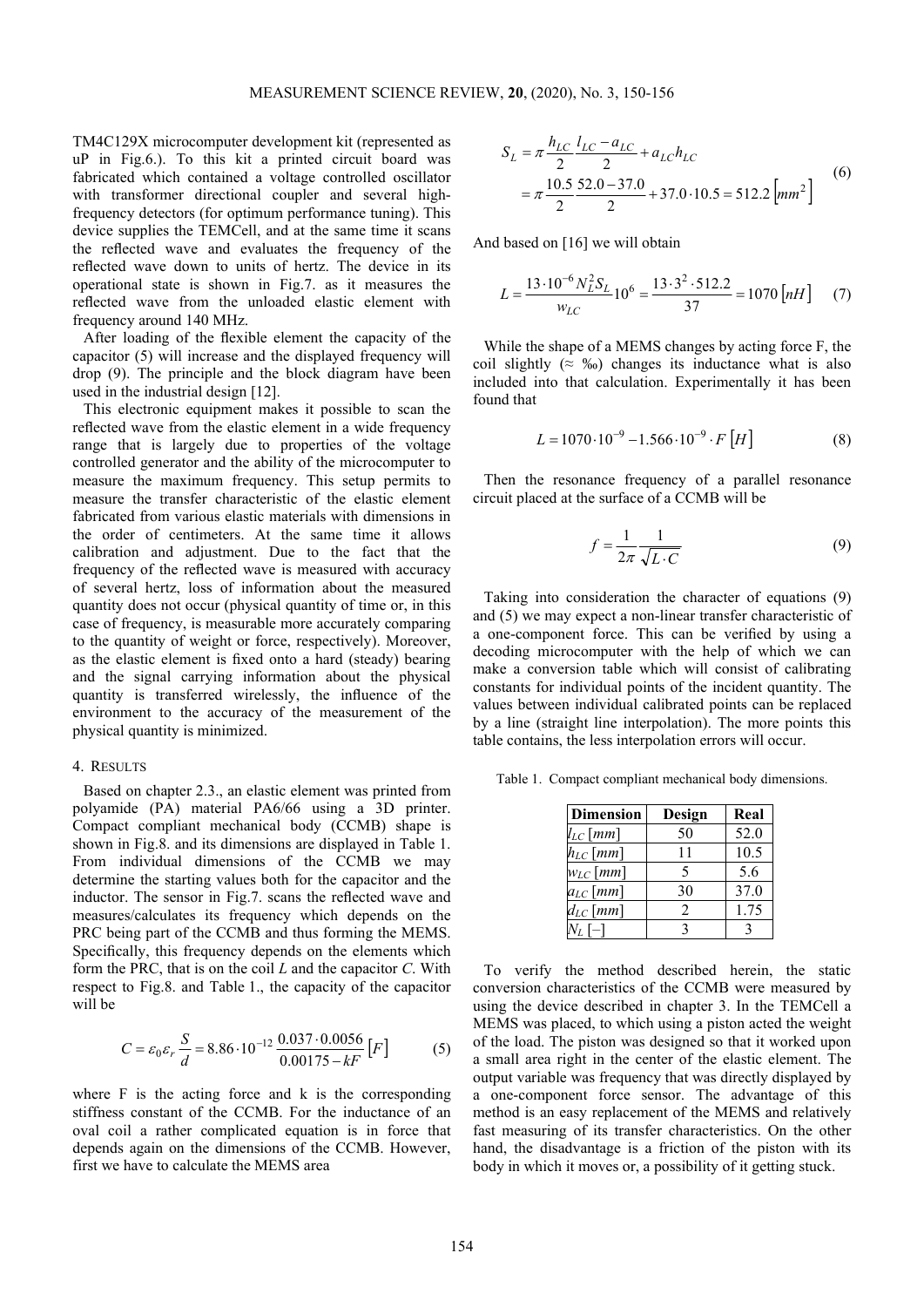

Fig.8. Compact compliant mechanical body.



Fig.9. Transmission characteristic of the proposed compact compliant mechanical body, (yellow - theory, blue – measure by the principle on Chapter 3.)

In Fig.9. theoretically calculated transfer characteristic of an elastic element (light orange) and its measured characteristic (light blue) is shown. Both curves are markedly similar and their shape follows the same function. At the beginning and at the end of the measured characteristic there is a deviation from the theoretically calculated curve. This is very likely due to imperfect defining of the real dimensions of the CCMB, in particular the distance d<sub>LC</sub> [mm]. At load of  $\approx 1.5$  N a significant shift of the characteristics occurs. This was already the case of imperfect piston pressure on the CCMB caused by bad mechanical conversion of weight to force.

Despite the variations in the curves in the level of some per cents, the novel physical measurement method of measuring physical quantities and contactless data transmission has been successfully verified.

### 5. CONCLUSIONS

The article aims to familiarize readers with a novel method of measuring physical quantities with conversion to frequency. The described method is based on changes in EPM properties in which the sensor of physical quantity is located. It is a remote type of resonance method with the difference in that the information on the acting mechanical quantity is transmitted wirelessly, which increases the accuracy of the measurement. A MEMS sensor was used, which compared to commonly available sensors (e.g., thermometric) has significantly better static features. Excellent dynamic characteristics can be assumed which, however, depend on the natural frequency of the CCMB and on the ability of electronic equipment to capture rapid changes. Finding other dynamic and static parameters of CCMB will be the subject of further research.

#### ACKNOWLEDGMENT

This work was supported by the national scientific grant agency VEGA under the project No.: 2/0155/19 "Processing sensoric data via Artificial Intelligence methods", projects APVV 14-0076 "MEMS structures based on load cell", APVV 15-0062 "Electromagnetic compatibility ensuring of monitoring systems of abnormal operating condition of nuclear power plant". The authors also thank to the support within the frame of operating program Research and Development for the Project: "Research of the technological basis for design of applications utilizing the renewable sources of energy in practice", with ITMS code: 26220220083, co-financed by resources of European Regional Development Fund. The final thanks for the support go to the "Joint Research Project" SAS-MOST JRP 2017/1.

#### **REFERENCES**

- [1] Nie, B., Yao, T., Zhang, Y., Liu, J., Chen, X. (2018). A droplet-based passive force sensor for remote tactile sensing applications. *Applied Physics Letters*, 112, 031904. https://doi.org/10.1063/1.5005873.
- [2] Nakazato, Y., Kawanaka, K., Takita, K., Higuchi, M. (2017). Development of peristaltically propelled active catheter used in radial artery. In *Microactuators and Micromechanisms: Proceedings of MAMM-2016, Ilmenau, Germany, October 5-7, 2016*. Springer, 79- 90. https://doi.org/10.1007/978-3-319-45387-3\_8.
- [3] Howell, L.L., Magleby, S.P., Olsen, B.M. (eds.) (2013). *Handbook of Compliant Mechanisms*. John Wiley & Sons. https://doi.org/10.1002/ 9781118516485.ch1.
- [4] Wei, J., Fatikow, S., Zhang, X., Haenssler, O.C. (2018). Design and experimental evaluation of a compliant mechanism-based stepping-motion actuator with multi-mode. *Smart Materials and Structures*, 27, 105014. https://doi.org/10.1088/1361-665X/aad79e.
- [5] Kumar, K., Zindani, D., Kumari, N., Davim, J.P. (eds.) (2019). *Micro and Nano Machining of Engineering Materials*. Springer International Publishing. https://doi.org/10.1007/978-3-319-99900-5.
- [6] Lu, H., Wang, P., Tan, R., Yang, X., Shen, Y. (2018). Nanorobotic system for precise in situ threedimensional manufacture of helical microstructures. *IEEE Robotics and Automation Letters*, 3 (4), 2846- 2853. https://doi.org/10.1109/LRA.2018.2846051.
- [7] Plander, I., Stepanovsky, M. (2018). Interdisciplinary considerations on the design of MEMS actuators from a perspective of their optimality. *Sensors and*